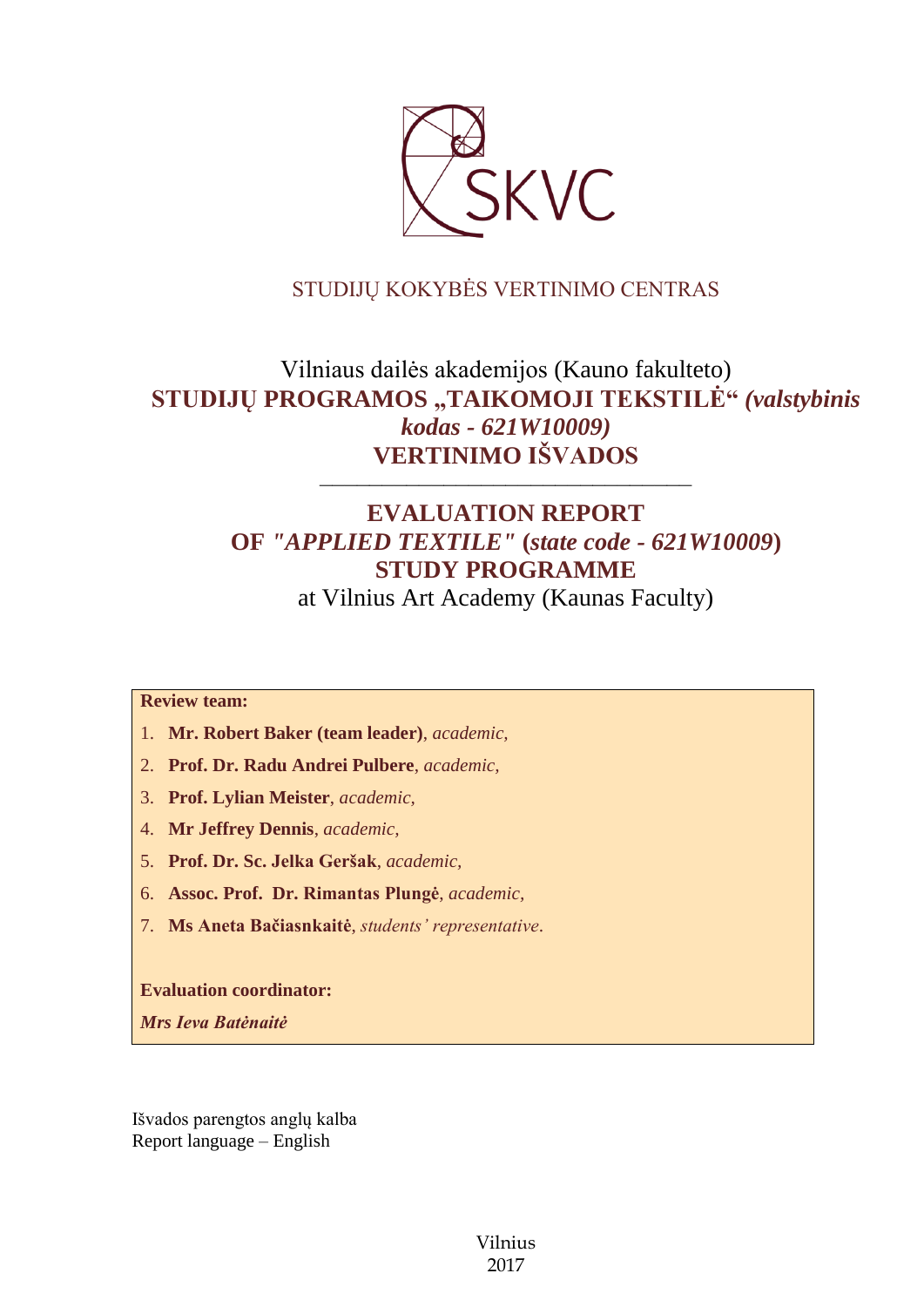| Studijų programos pavadinimas                           | Taikomoji tekstilė               |
|---------------------------------------------------------|----------------------------------|
| Valstybinis kodas                                       | 621W10009                        |
| Studijų sritis                                          | Menai                            |
| Studijų kryptis                                         | Dailė                            |
| Studijų programos rūšis                                 | Universitetinės studijos         |
| Studijų pakopa                                          | Antroji                          |
| Studijų forma (trukmė metais)                           | Nuolatinė, 2 metai               |
| Studijų programos apimtis kreditais                     | <b>120 ECTS</b>                  |
| Suteikiamas laipsnis ir (ar) profesinė<br>kvalifikacija | Dailės bakalauras                |
| Studijų programos įregistravimo data                    | 1997 gegužės 16d., Įsak. Nr. 565 |

## **DUOMENYS APIE ĮVERTINTĄ PROGRAMĄ**

### **INFORMATION ON EVALUATED STUDY PROGRAMME**

–––––––––––––––––––––––––––––––

| Title of the study programme.                          | <b>Applied Textile</b>     |
|--------------------------------------------------------|----------------------------|
| State code                                             | 621W10009                  |
| Study area                                             | Art                        |
| Study field                                            | Fine Arts                  |
| Type of the study programme                            | University studies         |
| Study cycle                                            | Second                     |
| Study mode (length in years)                           | Full-time (2 years)        |
| Volume of the study programme in credits               | <b>120 ECTS</b>            |
| Degree and (or) professional qualifications<br>awarded | Master of Fine Art         |
| Date of registration of the study programme            | 1997 May 16. Order No. 565 |

Studijų kokybės vertinimo centras

©

The Centre for Quality Assessment in Higher Education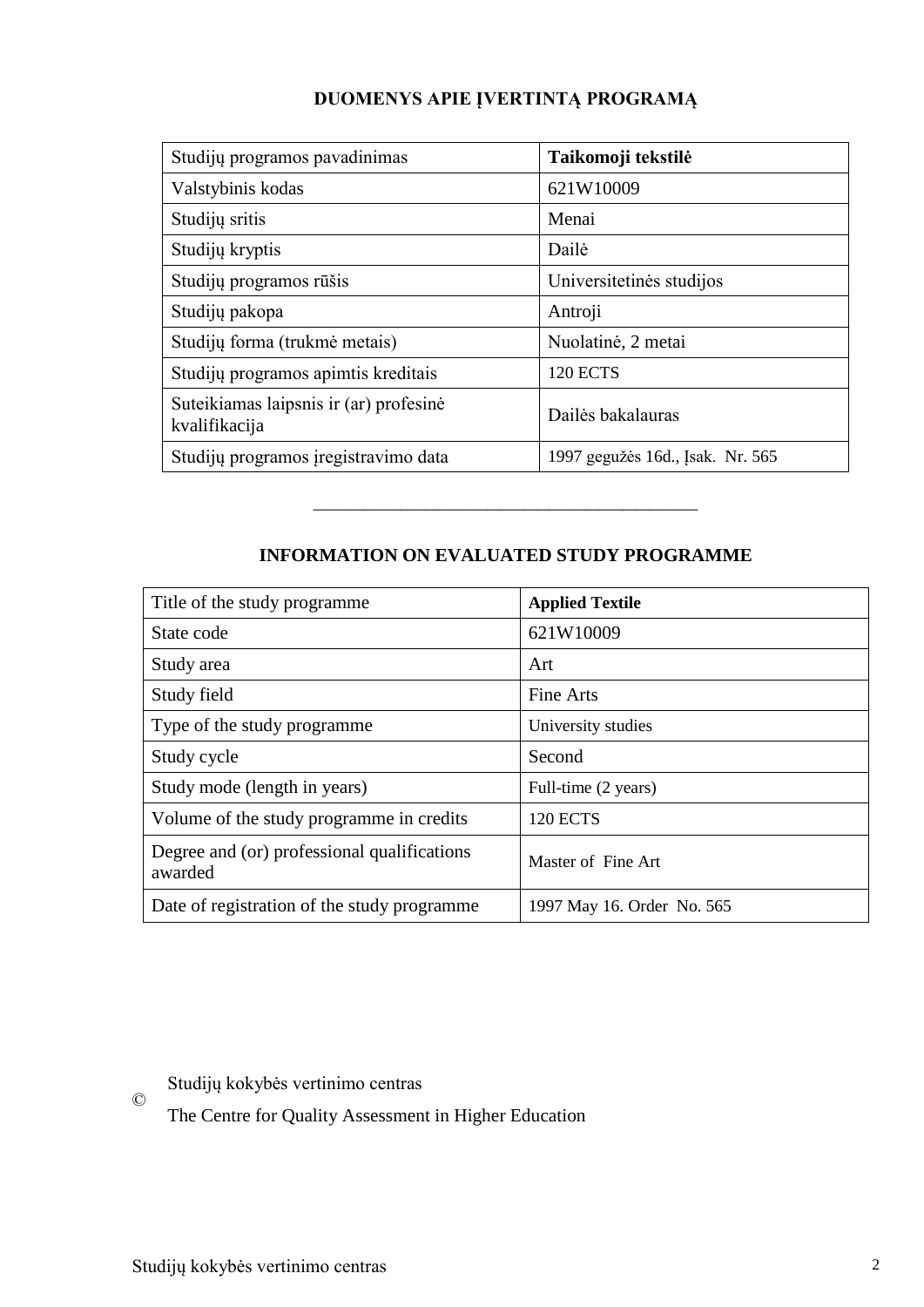## **CONTENTS**

| 1.1. |  |  |
|------|--|--|
| 1.2. |  |  |
| 1.3. |  |  |
| 1.4. |  |  |
| П.   |  |  |
| 2.1  |  |  |
| 2.2. |  |  |
| 2.3. |  |  |
| 2.4. |  |  |
| 2.5. |  |  |
| 2.6. |  |  |
| 2.7. |  |  |
|      |  |  |
|      |  |  |
|      |  |  |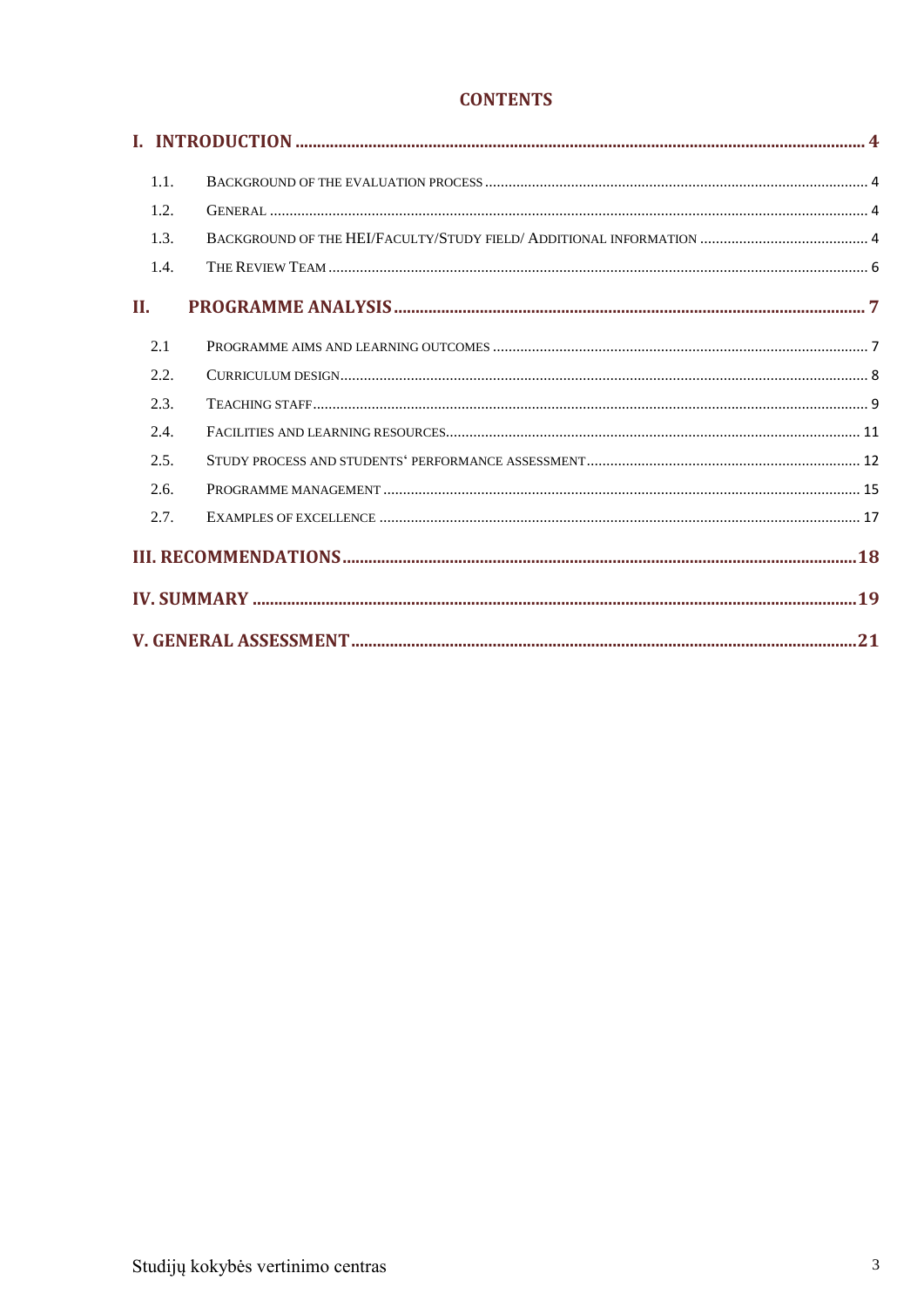#### <span id="page-3-1"></span><span id="page-3-0"></span>**I. INTRODUCTION**

#### *1.1. Background of the evaluation process*

The evaluation of on-going study programmes is based on the **Methodology for evaluation of Higher Education study programmes,** approved by Order No 1-01-162 of 20 December 2010 of the Director of the Centre for Quality Assessment in Higher Education (hereafter – SKVC).

The evaluation is intended to help higher education institutions to constantly improve their study programmes and to inform the public about the quality of studies.

The evaluation process consists of the main following stages: *1) self-evaluation and selfevaluation report prepared by Higher Education Institution (hereafter – HEI); 2) visit of the review team at the higher education institution; 3) production of the evaluation report by the review team and its publication; 4) follow-up activities.* 

On the basis of external evaluation report of the study programme SKVC takes a decision to accredit study programme either for 6 years or for 3 years. If the programme evaluation is negative such a programme is not accredited.

The programme is **accredited for 6 years** if all evaluation areas are evaluated as "very good" (4 points) or "good" (3 points).

The programme is **accredited for 3 years** if none of the areas was evaluated as "unsatisfactory" (1 point) and at least one evaluation area was evaluated as "satisfactory" (2 points).

The programme **is not accredited** if at least one of evaluation areas was evaluated as "unsatisfactory" (1 point).

#### <span id="page-3-2"></span>*1.2. General*

The Application documentation submitted by the HEI follows the outline recommended by the SKVC. Along with the self-evaluation report and annexes, the following additional documents have been provided by the HEI before, during and/or after the site-visit:

| No. | Name of the document                                                             |
|-----|----------------------------------------------------------------------------------|
|     | Examples of final Master's graduation work / thesis of the second-cycle<br>study |

#### <span id="page-3-3"></span>*1.3. Background of the HEI/Faculty/Study field/ Additional information*

Vilnius Academy of Arts (hereinafter – Academy, VAA) is a state institution of higher education of arts organising university first-cycle, master's, special vocational, integrated, thirdcycle, doctoral studies, performing research and developing high-level professional artistic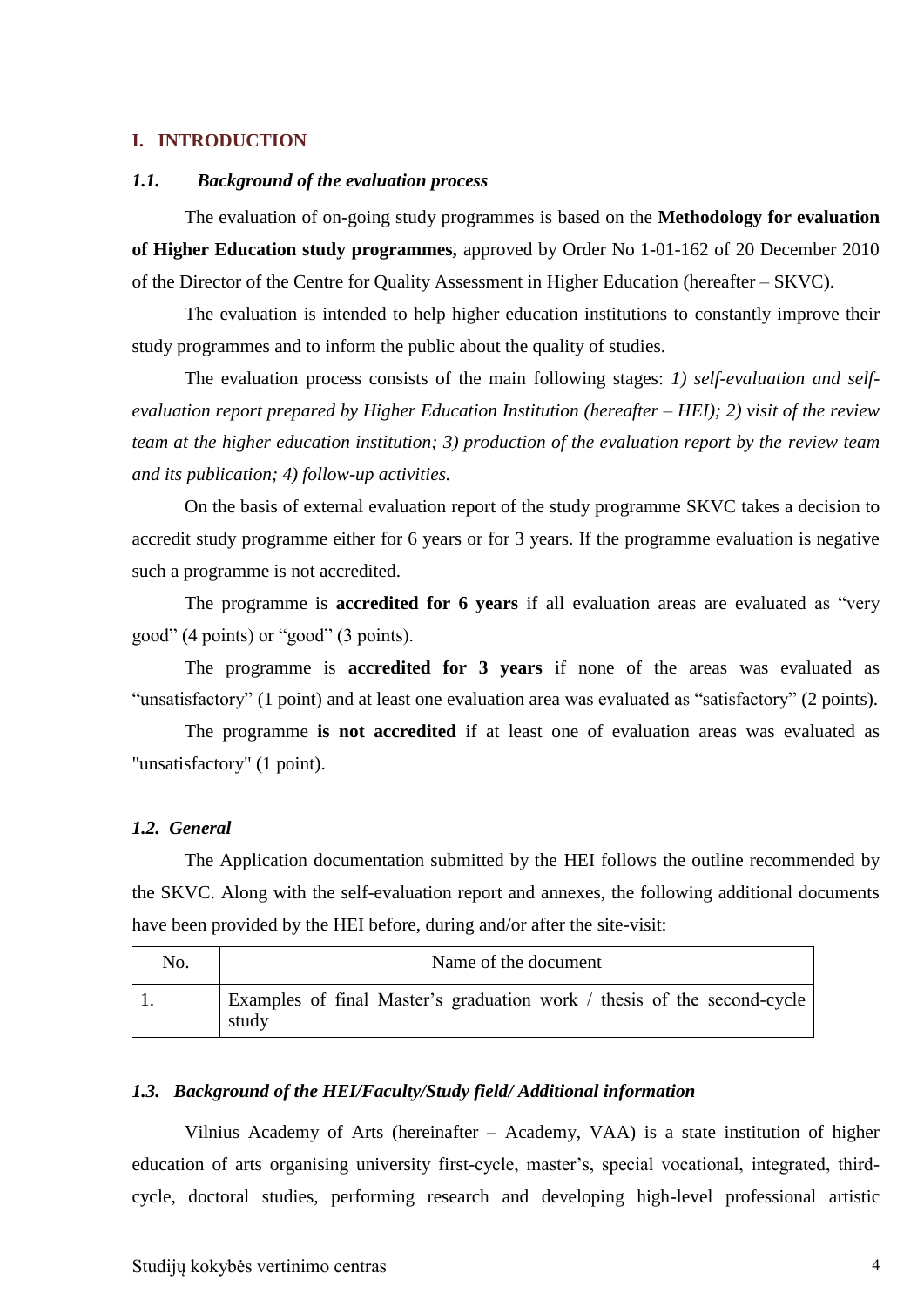activities. The Academy was established by the Parliament of the Republic of Lithuania and is an autonomous institution carrying out independent academic, administrative, economic and financial management activities based on the principle of self-government, academic freedom, and defined in the Constitution of the Republic of Lithuania, the Law on Higher Education and the Statute of the Academy.

The Academy consists of the following structural departments: the Council of VAA, the Rector's Office, the Senate of the Academy (Senate), Faculty of Postgraduate Studies (FPS), Vilnius, Kaunas, Telšiai, Klaipėda Faculties, science and arts departments, administrative units, internship and recreational bases, cultural and sports centres, Open School of Arts, Design and Architecture (OSADA) of VAA, Design Innovation Centre, etc.

Vilnius Faculty is an integral structural part of Vilnius Academy of Arts, thus it uses the Academy's facilities and methodological resources on equal terms with other structural departments. The Vilnius Faculty implements university study programmes in arts: bachelor's and master's.

The report is the outcome of the evaluation of the Applied Textile master's study programme at the Vilnius Academy of Arts, Kaunas Faculty, which has been registered on 16th May 1997.

The programme has previously been subject to an external evaluation in 2008. During the international audit the Applied Textile master's programme (62102 M 112) was accredited for six years.

The programme is being continuously developed and improved. The last renewal was made in 2016. The prepared self-evaluation report comprises of results from the past 5 year (5-year period from 2011 to 2016). The site visit included the following meetings:

discussions with senior faculty administration staff,

 discussions with staff responsible for preparation of Self-Evaluation Report (SER),

- discussions with teaching staff,
- discussions with students,
- discussions with alumni and employers of recent graduates of the programme,
- inspection of student coursework including final work Master thesis,

 inspection of teaching premises and equipment including library, laboratories, auditoria, and computing.

The two-year full-time *Applied Textile master's programme* is designed to develop highly qualified textile artists.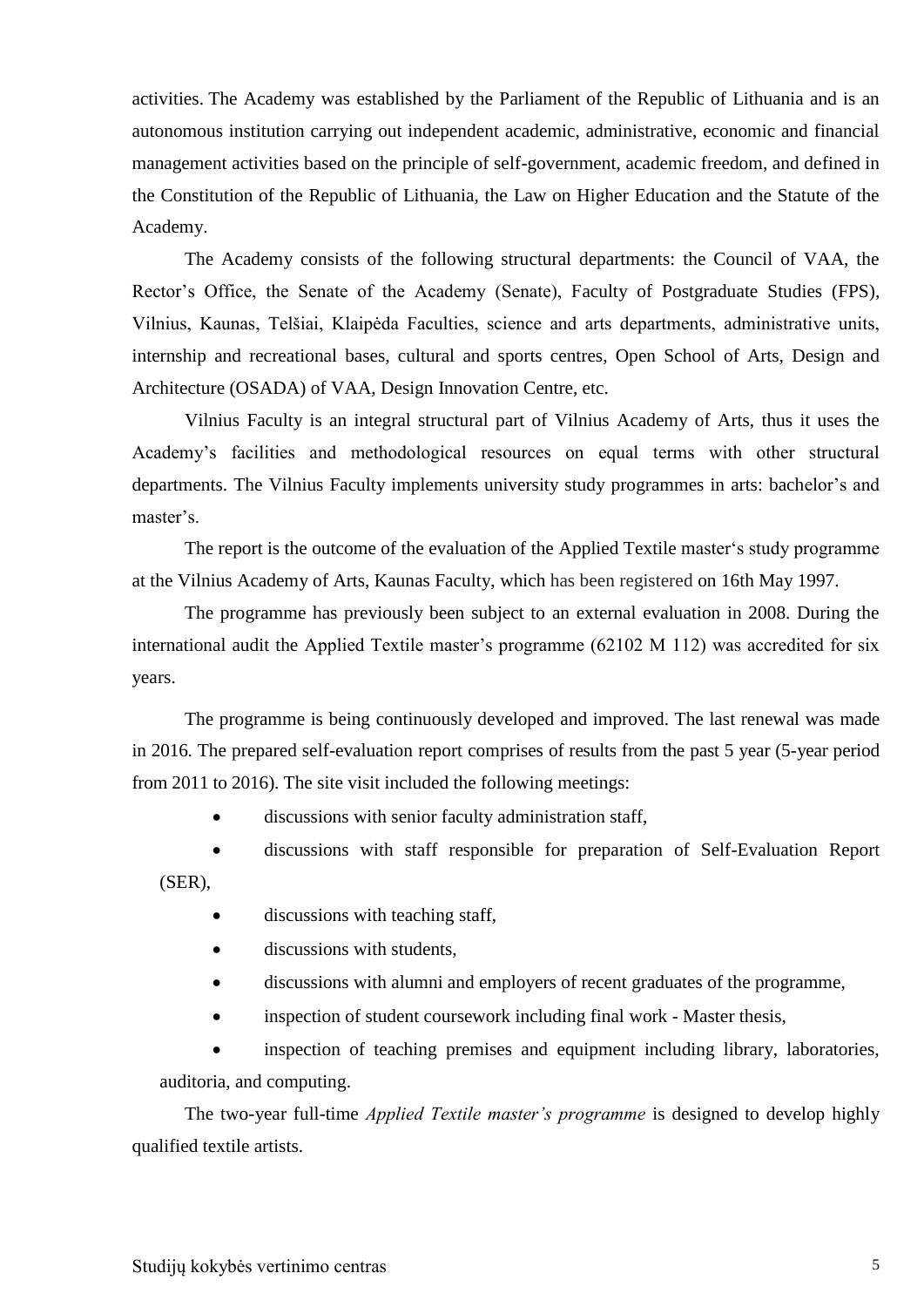#### <span id="page-5-0"></span>*1.4. The Review Team*

The review team was completed according *Description of experts' recruitment*, approved by order No. V-41 of Acting Director of the Centre for Quality Assessment in Higher Education. The Review Visit to HEI was conducted by the team on  $26<sup>th</sup>$  April 2017.

- 1. **Robert Baker (team leader)***,* Limerick School of Art & Design, Head of Fine Art Ireland. (until 2009) Chair of the Board of EQ-Arts Quality Enhancement Agency, Amsterdam
- 2. **Prof. Dr. Radu Andrei Pulbere**, Professor in University of Art and Design in Cluj-Napoca, Coordinator of the Master specialization in Textile Design UAD Cluj-Napoca, Romania.
- 3. **Prof. Lylian Meister***,* Freelance artist and designer, Board member of Tori, Jaam MTÜ (Non-profit organization), Estonia.
- 4. **Jeffrey Dennis,** Senior Lecturer (0.5) Fine Art Programme, Chelsea College of Arts, University of the Arts London, United Kingdom.
- 5. **Prof. Dr. sc. Jelka Geršak**, Professor at University of Maribor, Faculty of Mechanical Engineering, Coordinator of the doctoral study programme Design and Textile Materials, Slovenia.
- 6. **Assoc. Prof. Dr. Rimantas Plungė**, The Head of Contemporary Art Department Faculty of Arts at Vytautas Magnus university, Lithuania.
- 7. **Aneta Bačianskaitė**, student of the Šiauliai University study programme *Applied art and business, Lithuania*.

Based on the analysis of the Self Evaluation Report and on preparation of Preliminary Reports the Accreditation Team visited the Vilnius Academy of Arts, Kaunas Faculty, Department of Applied Textiles on Wednesday 26th April, 2017.

Site visits to the infrastructure resources (studios, teaching space, laboratory, computer rooms, the showroom, library etc.) were conducted during the day of the course the contribution of Master students were seen.

All the people involved in the accreditation process were very co-operative and engaged fully in the process. The Accreditation Team were provided with a professional and hospitable welcome. The Accreditation Team tried to encourage an open discussion with all concerned; the level of involvement by those they encountered during the visit greatly enhanced the efficiency of the work that was carried out.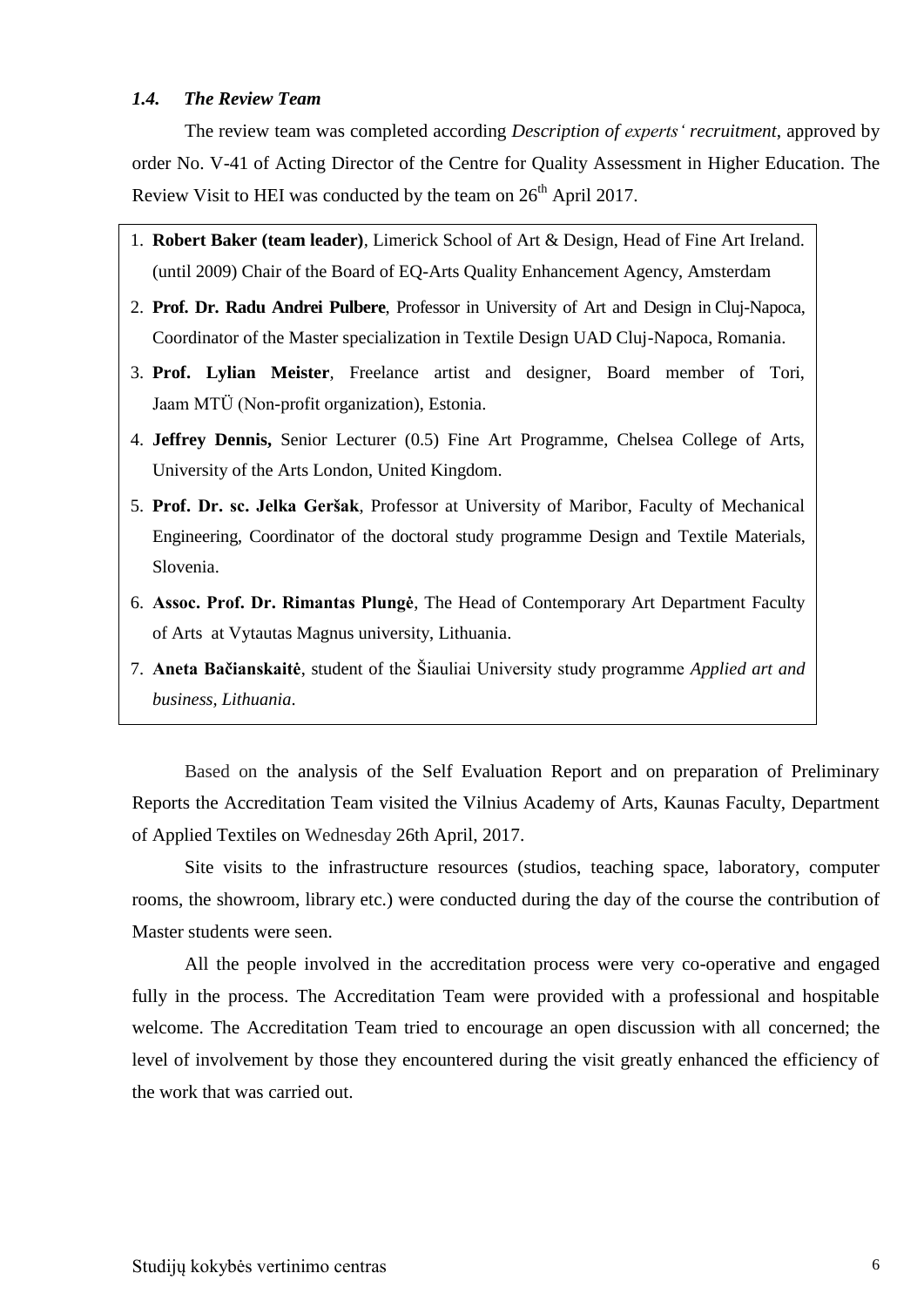#### <span id="page-6-0"></span>**II. PROGRAMME ANALYSIS**

#### <span id="page-6-1"></span>*2.1 Programme aims and learning outcomes*

The aims and learning outcomes of the *Applied Textile master's study programme* are documented and publicly available at:

[http://www.vda.lt/en/study\\_programs/graduate-ma/applied-textile-graduate](http://www.vda.lt/en/study_programs/graduate-ma/applied-textile-graduate)

Applied Textile master's study programme is oriented as an open educational model. The aim of study programme is to prepare highly qualified textile artists, who are able to (self-)critically analyse, evaluate, and explain the phenomenon of textile culture, interpret art processes in a wide cultural context, and independently implement creative idea. "Study programme promotes interactions of textile art and science, interdisciplinary and technological research, as well as application of creativity in the fields of contemporary art and textile industry" (SER, p.6).

Applied Textile master's study is unique in its openness to interdisciplinary study and projects, wide application of skill and knowledge, multitude of acquired abilities and knowledge, collaboration with specialists from other fields and international activity of the department, and this was evident during the visit.

Learning outcomes of *Applied Textile* master's study programme correspond and relate to the Academy mission, and its development strategy. The aim of learning outcomes is focused to prepare specialist for applied textile art with adequate theoretical and practical knowledge and skills. Applied textile specialists are prepared in such a way that they would be able to develop innovative projects, improve and change their qualification, i.e., adapting to the conditions of constantly changing global art, culture and industry markets, what was also evident during the visit.

Applied Textile master's study programme is consistent with the criteria for accreditation and external evaluation of study programs. Textile Department academic community and social partners are proactive in participation in the improvement of the study programme outcomes. Since the last accreditation the following changes were carried out: (a) continuous improvement of the study programme objectives (taking into account the local and international market demands); (b) the social aspect involvement, i.e. in general community and art discipline, and (c) active cooperation of the programme with the industrial, service companies, and social partners.

As a recommendation the evaluation team proposes that the objectives of programme could be strongly focused on the forms of textile art expression. The Expert team also recognise that the programmes' titles are traditional but it is concerned those in the SER the full rationale for the programmes' and their unique qualities were not communicated and that only during the visit were able to gain a full understanding. It would be recommended to aid marketing of the programmes' and for clarity of vision.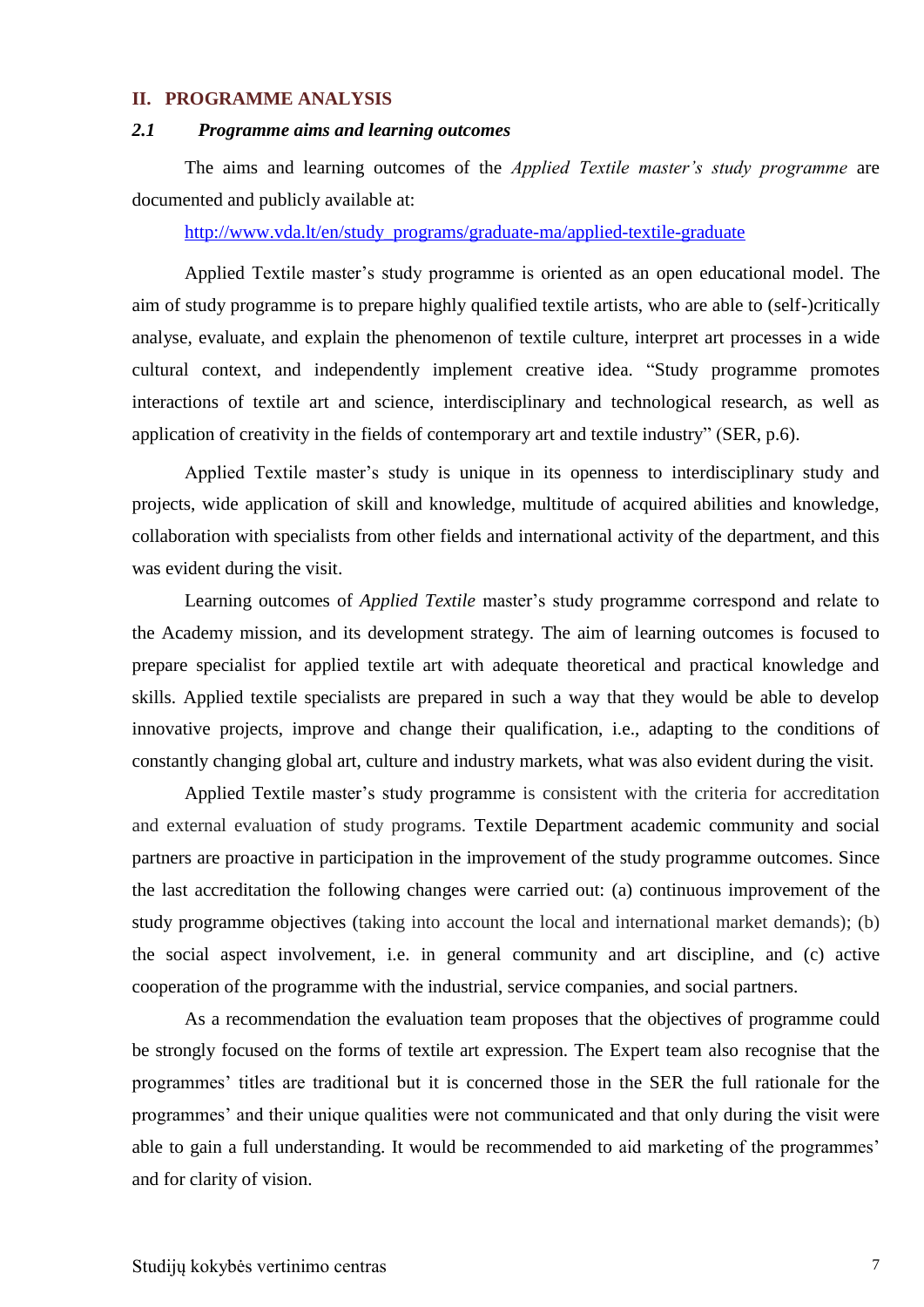#### <span id="page-7-0"></span>*2.2. Curriculum design*

The quantity and quality of the programme aims are of satisfactory standard according to the postgraduate requirements. The scope of studies is suitable in achieving learning outcomes and acquiring specialist skills and knowledge within the time necessary. From structural view the study subjects of Applied Textile master's study programme are classified into three main groups: (a) mandatory subject-specific subjects (60 ECTS), (b) optional theoretical and subject-specific subjects (30 ECTS), and (c) thesis/final project preparation (30 ECTS).

The ratio of contact hours and self-guided study in the study plan of *Applied Textile* master's study programme corresponds to provisions of Study Regulations of Vilnius Academy of Arts: 40 % of the scope of the study programme is dedicated to tutor contact (lectures, seminars, practical sessions and individual consultations), and 60 % to self-guided study.

The ratio in theoretical and other optional study subjects is distributed slightly differently (depends on the content of the subject taught during study), on average 50 % are allocated for tutor contact and 50 % for self-guided study.

*Applied Textile* master's study programme is concluded in IV semester with preparation and presentation of the thesis/final project.

Study programme comprises of 4 semesters over 2 years. In total the programme has 120 ECTS credits, of which the Thesis makes up 30 ECTS. The programme complies with national legal acts and regulations, and to the General Requirements for the postgraduate study programmes in Lithuania. In terms of compliance of the study content with legal acts, it can be seen that in Lithuania there are no regulations for applied textile field that would regulate the contents of university studies of art, therefore the studies are formed and conducted according to the objectives and learning outcome of the *Applied Textile* master's study programme, as well as to the documents that regulate the operation of higher education institutions.

*Applied Textile* master's study programme content is comprised on the basis of learning outcomes of the study programme and is suitable in acquiring skills and knowledge needed for master's level of study. The content of subjects corresponds to the type and cycle of study. The essence of the subjects' content within study programme is the comprehension of a distinctive culture of textile based on the concept of artist-researcher.

The programme aims and learning outcomes are well-defined and are oriented according to the open educational model (to prepare creative individual-textile artist and textile artistpractitioner).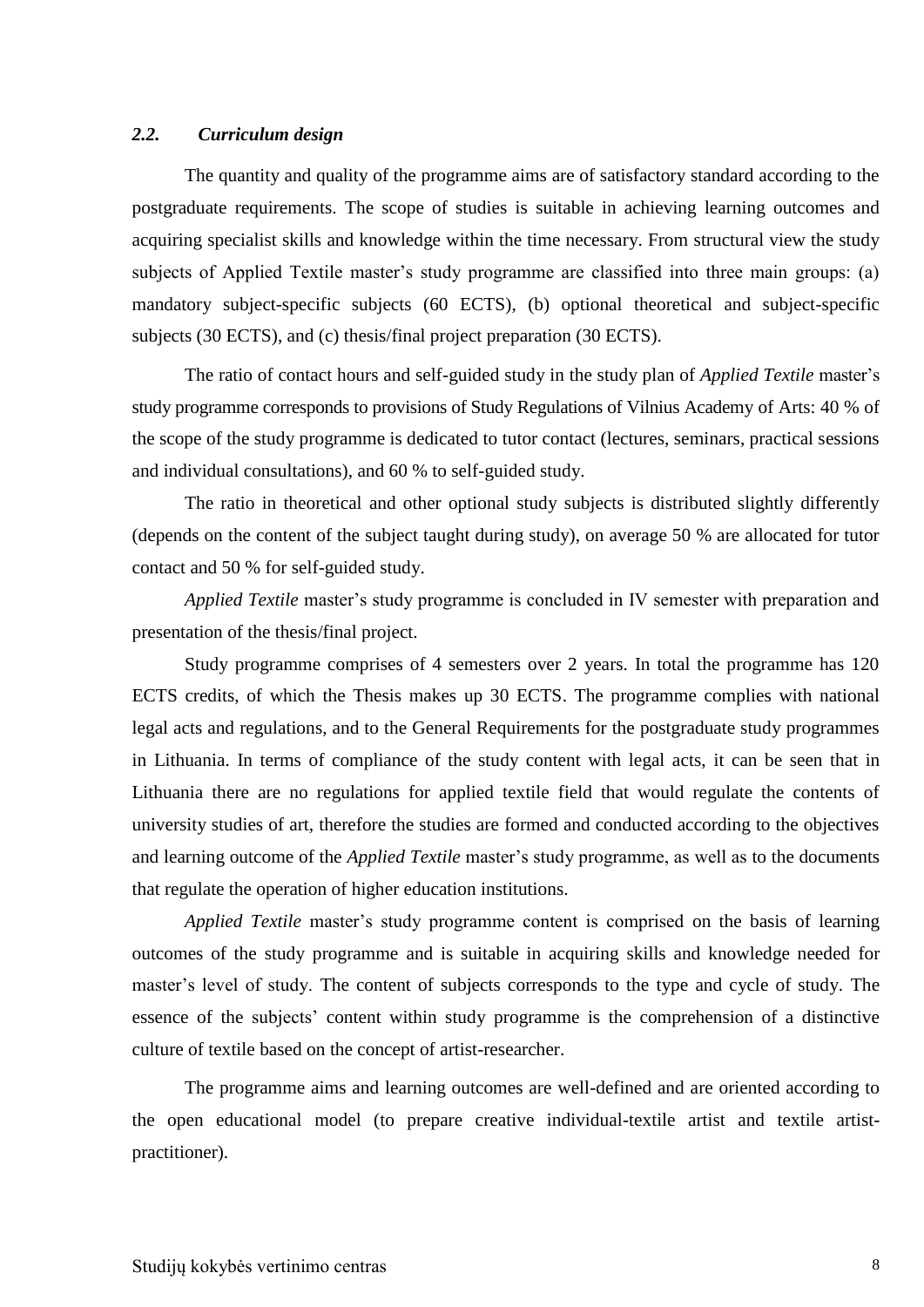The programme subject goals are consistent with learning outcomes of programme (it is clearly differentiated according to speciality fields). Recently study program has experienced some changes and improvements (The curriculum has been improved in terms of structure subjects; Studies of each study subject/module of the study programme are completed with an examination of students' knowledge and skills, or with a review of a final degree project; A part of summer school practice is made by inviting students of all study courses; The Students are active by forming an independent practice; Creation of socially oriented projects, mastering of social art knowledge).

Overall the course contents appear to be relevant and well balanced. It is based on innovation, and on selection of individual research field, that enables students to apply their broad knowledge in creative projects. However, the small number of students is a great concern, there is less dynamism, discourse and competition than in a larger group and this is constraining individual achievement.

During the interviews with the students and alumni it was expressed that courses of project writing, management, and self-management are missing in the programme. Students do not know how to introduce themselves - it is a big disadvantage.

The recommendation to include self-presentation and ability to communicate ideas and projects during the study to the public. The presentation of student's works should be more defined. The MA final work (Thesis) should be defined (specification of structure and form), and should include title, abstract (summary) and key words in English, and references.

#### <span id="page-8-0"></span>*2.3. Teaching staff*

The teaching staffs involved in the study programme have the qualification required by law. The academic staff is formed by a way of public competition following the *Law on Higher Education and Research of the Republic of Lithuania*, the *Description of the General Requirements for Master's Study Programmes*, and the description of the *Qualification requirements for scientists' and artists' positions* and the order of the *Organisation of assessment and competitions to hold positions* as well as the *Order of the awards of pedagogical titles at Vilnius Academy of Arts* approved by the Senate.

The open competition method is used to hire academic staff members for a period of 5 years. Individual lecturers are also hired under fixed-term employment contracts with the possibility of extension.

Qualification of lecturers teaching on the *Applied Textile* study programme meets the requirements of the aforementioned documents. As most of the lecturers involved in the programme have pedagogical titles or academic degrees, their competence as well as practical professional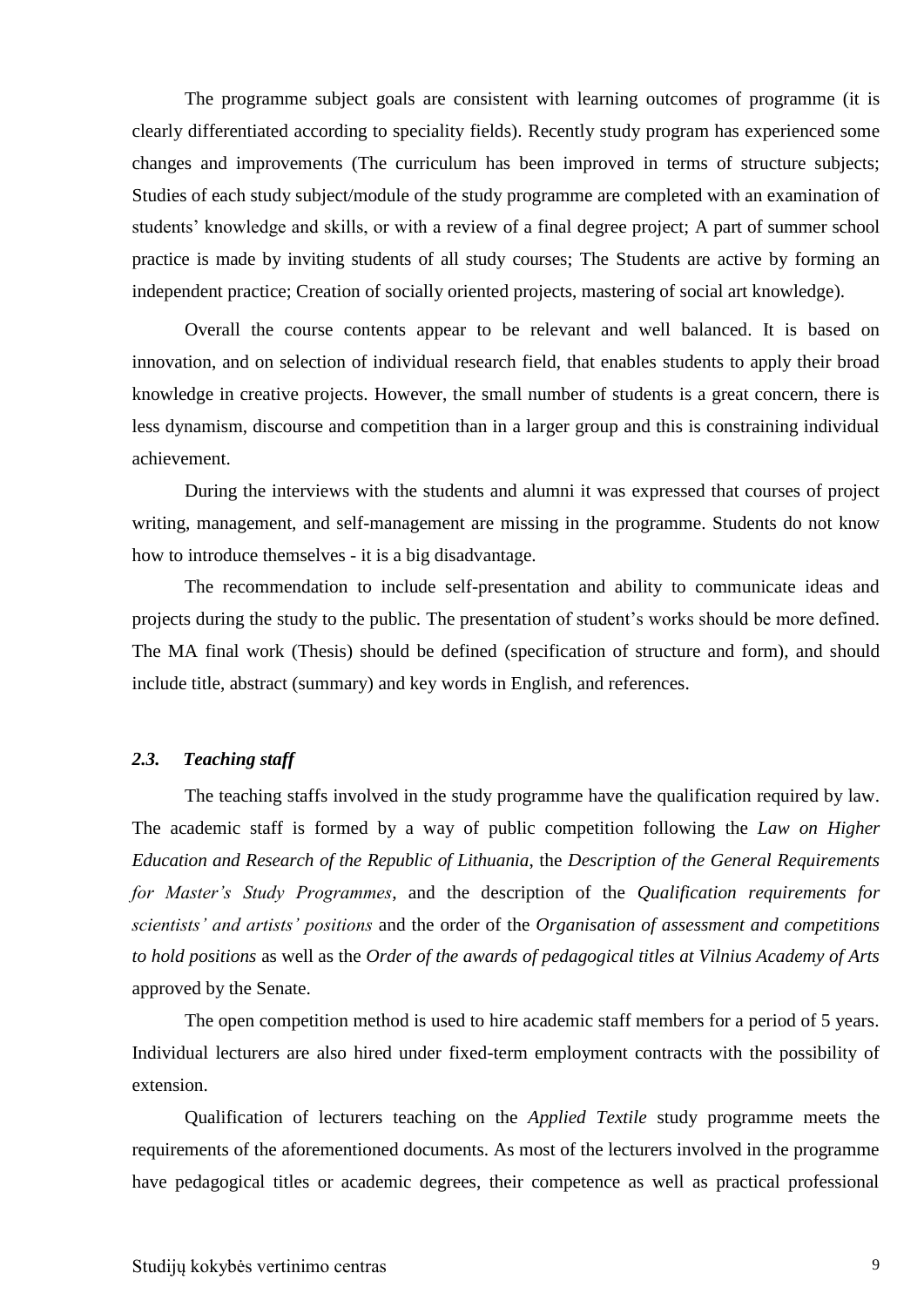activities are assessed during the certification procedures. The lecturers have the possibility to participate in various programmes according to the *Implementation Plan for the VAA Lifelong Learning Strategy for 2016–2020* (approved by the Senate in 2016), for the improvement of qualification through participation in the activities of various associations and unions, professional traineeships, courses and training organised by VAA, and the activities of the Lecturers' Club under the Educational Art Center established in 2016.

The Applied Textile master's **s**tudy programme employs 10 teachers from Textile department: there are 5 full-time lecturers (1 professor, 4 associate professors), 3 additional lecturers from other departments (1 professor, 1 associate professor, 1 lecturer) and two invited (1 PhD associate professor and, 1 lecturer) lecturers working in Textile department. The field of academic and creative activity of lecturers teaching on the *Applied Textile* master's study programme corresponds to the subjects they teach. The number of the teaching staff is adequate to ensure learning outcomes. During the interviews with the students and alumni these was evidence very close contact with the students (individual consultation, e-mail box for students). It would be very beneficial to a provide time-table of teacher's consultation.

In total there are 21 lecturers (5 of them visiting lecturers) who teach on the study programme: 3 professors (of whom 1 has a PhD), 13 associate professors (of whom 8 have PhD's), 4 lecturers (of whom 2 have PhD's). Out of all the lecturers teaching on the study programme 10 have PhD's (48 %), other have professor's (15 %) or associate professor's (62 %) academic degree. The teaching staff turnover is able to ensure an adequate provision of the study programme.

Mandatory subjects of the study programme are taught by 14 lecturers: 2 professors (14 %), 10 associate professors (72 %) and 2 lecturers (14 %). This information corresponds to the description of the General Requirements for master's study programmes (at least 60 % of lecturers of all study subjects are required to have an academic degree (be the established artists), of them at least 40 % of the field subject lecturers are required to be in the field of academic activity that corresponds to the subjects that they teach).

The qualifications and experience of the teaching team is satisfactory for the requirements of the MA programme and are adequate to ensure learning outcomes. Several of the teaching staff has a vast international collaboration experience in academic and art fields, which helps them to feel the pulse of contemporary art and transfer this knowledge to students. However, small number of visiting teachers from foreign countries is involved in the study programme. It would be very beneficial to improve the teaching staff mobility (in both directions), and integrate visiting teachers from foreign countries for short-term courses.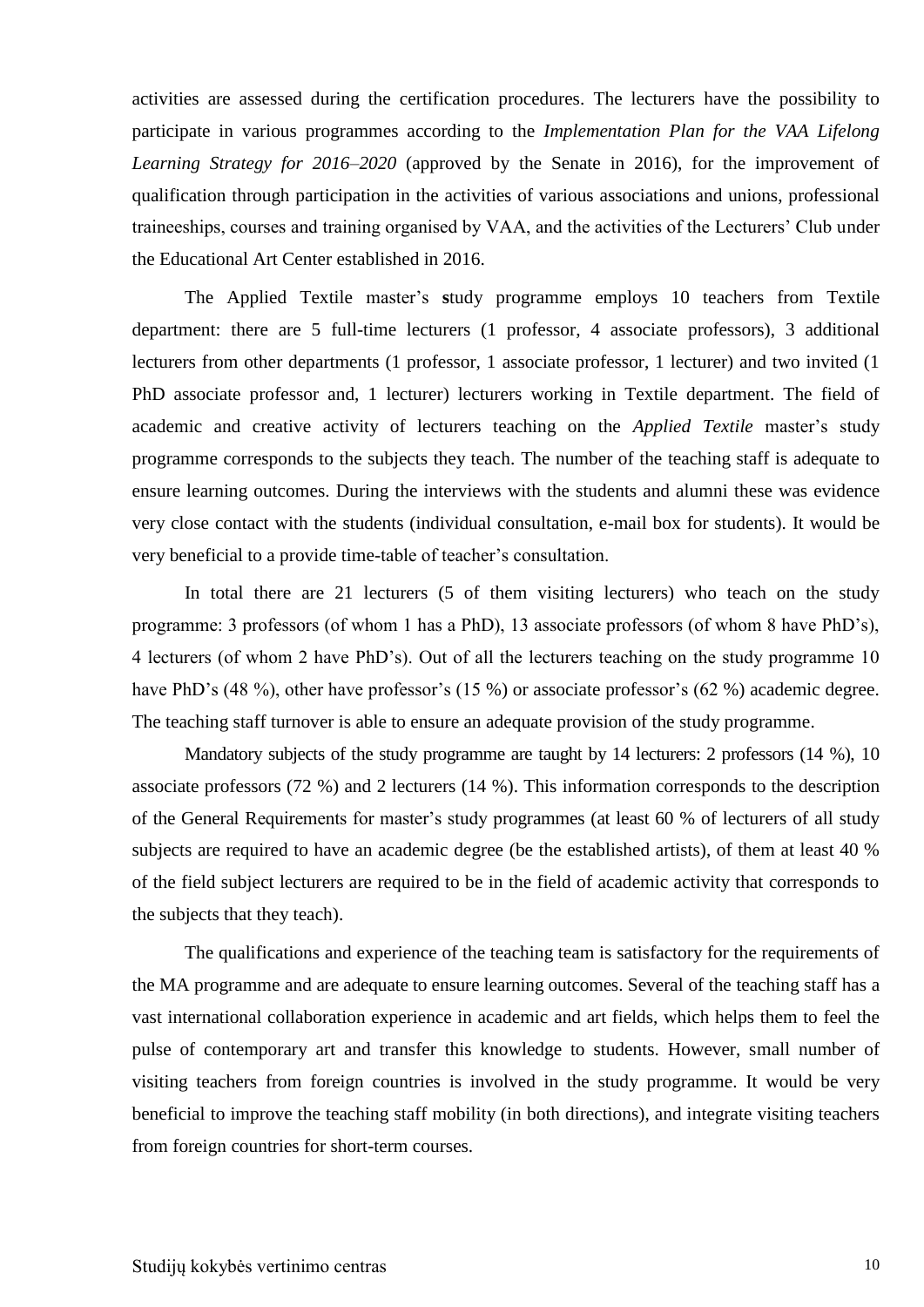As a recommendation the evaluation team proposes more active cooperation with foreign higher education institutions (improvement of the teaching staff mobility and visiting teachers from foreign countries).

The research output was not evaluated specifically as this evaluation focused on the teaching. However, delivering a state-of-the-art teaching programme required support from a good research programme. However, a critical review of research work and increase an activity of teaching staff in the field of scientific publishing would increase the learning outcomes.

#### <span id="page-10-0"></span>*2.4. Facilities and learning resources*

The premises for studies are adequate. Textile department has flexibility to adapt to the insufficient facilities dedicated for subject-specific studies. According to financial capabilities it is sought them to supplement and renew. The department has an exceptional library of specialty literature, which can be freely used by the department's staff and students. General facilities of the faculty only partly meet the needs of the study programme, and therefore the department is constantly submitting proposals for its improvement. Currently the Textile department uses these premises:

 Personnel room where Textile Department methodical library is located (32.86 m<sup>2</sup>). These premises are comprised of two parts: room for general use (meetings of lecturers, discussions with small groups of student, and the reception of guests), the other part of the premises is dedicated to the library-reading room of the department, which is used by lecturers and students,

- three auditoriums and 1 auditorium-laboratory,
- two laboratories (Printing laboratory and Digital weaving laboratory),

• two rooms of methodical archive  $(9.65 \text{ m}^2, 14.22 \text{ m}^2)$  Methodical funs-archive house TD bachelor's and master's students' final projects.

 Other lectures and activities for master's studies take place in specially equipped auditoriums that are located in buildings on Muitinės st. 2 and 4).

Master's students can use all Textile Department and VAA KF available facilities.

Methodical resources: The main aim of VAA library is to satisfy the information needs of the students and academic community, and provide access to traditional and electronic sources of information. Electronic scientific databases are a source of knowledge that is important for the effective academic and study process.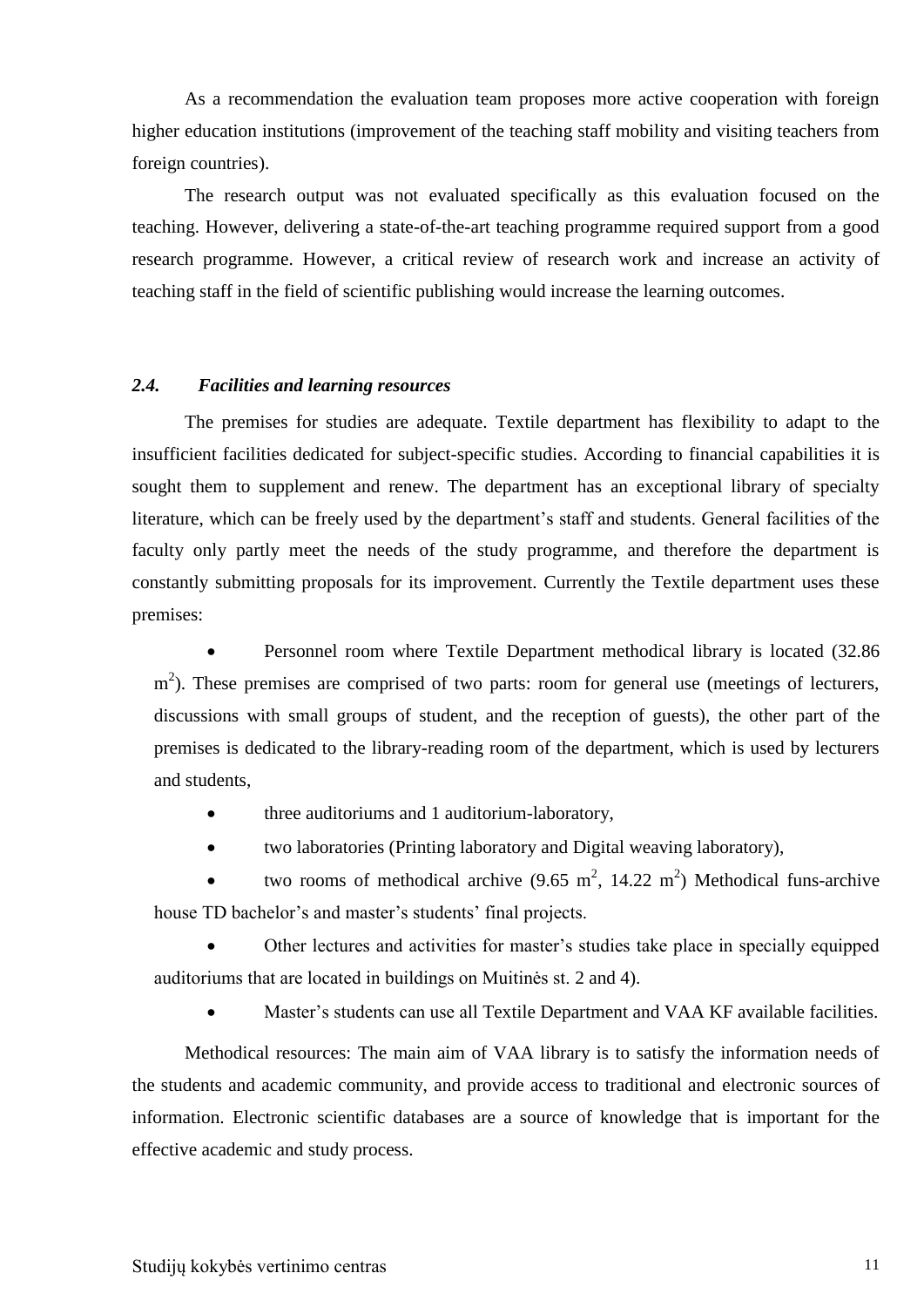The library also provides services of national and international interlibrary subscription in order to ensure high level of academic and artistic research. Information about library services and possibilities to use electronic resources is provided to students during the introductory session and during specialized lectures (based on the request of lecturers). New premises of VAA Kaunas Faculty library were opened: improved conditions of book keeping, reading room zone was expanded, working hours were extended.

Facilities and learning resources are suitable, but not sufficiently discipline oriented. The resources for practical training are also available (for example: computer room, weaving laboratory with modern Jacquard loom). *Applied Textile* Master's Study Programmes students are able to use all of the art, design and IT laboratories, and bases for creative practice and galleries that belong to VAA. There are also wide network of social partners and contact development and targeted involvement of the partner in the study process.

The recommendation that the equipment and learning resources, which support realistic professional training, should be more discipline oriented (on the area of applied textile).

#### <span id="page-11-0"></span>*2.5. Study process and students' performance assessment*

The admissions requirements to the VAA are well-founded, consistent and transparent. Admission to VAA master's study programme is performed by way of competition (Rules for Admission to the Second-cycle (Master's) Studies of Vilnius Academy of Arts 2016, approved: in the Senate Minutes No. S-3 of 20-04-2016), by summing up the admission criteria (final grade of bachelor's thesis and final project; weighted average grade of 4-year bachelor's study programme (thesis and final project excluded); grade of applicant's creative work (applicants with grade that is below 5 (on a 10-point grading scale) are eliminated from the competition); and grade of suggested master's thesis), and the admission interview for the selected study programme. The information about the formula to calculate the competitive score is present on the VAA website. The admission interview is one of the main criteria.

The organisation of the study process ensures proper implementation of the programme and achievement of the learning outcomes. The study process is organised in a way that the students develop their conceptual, critical thinking, and originality skills through a combination of fundamental design logic, rationality and artistic sensual emotionality. The methodology for the entire study programme is problem-based: from a comprehensive analysis of the selected topic (first year of study) and academic–artistic generalisations (second year of study), generation of new ideas to the conceptuality of the chosen topic and its practical application in specific projects.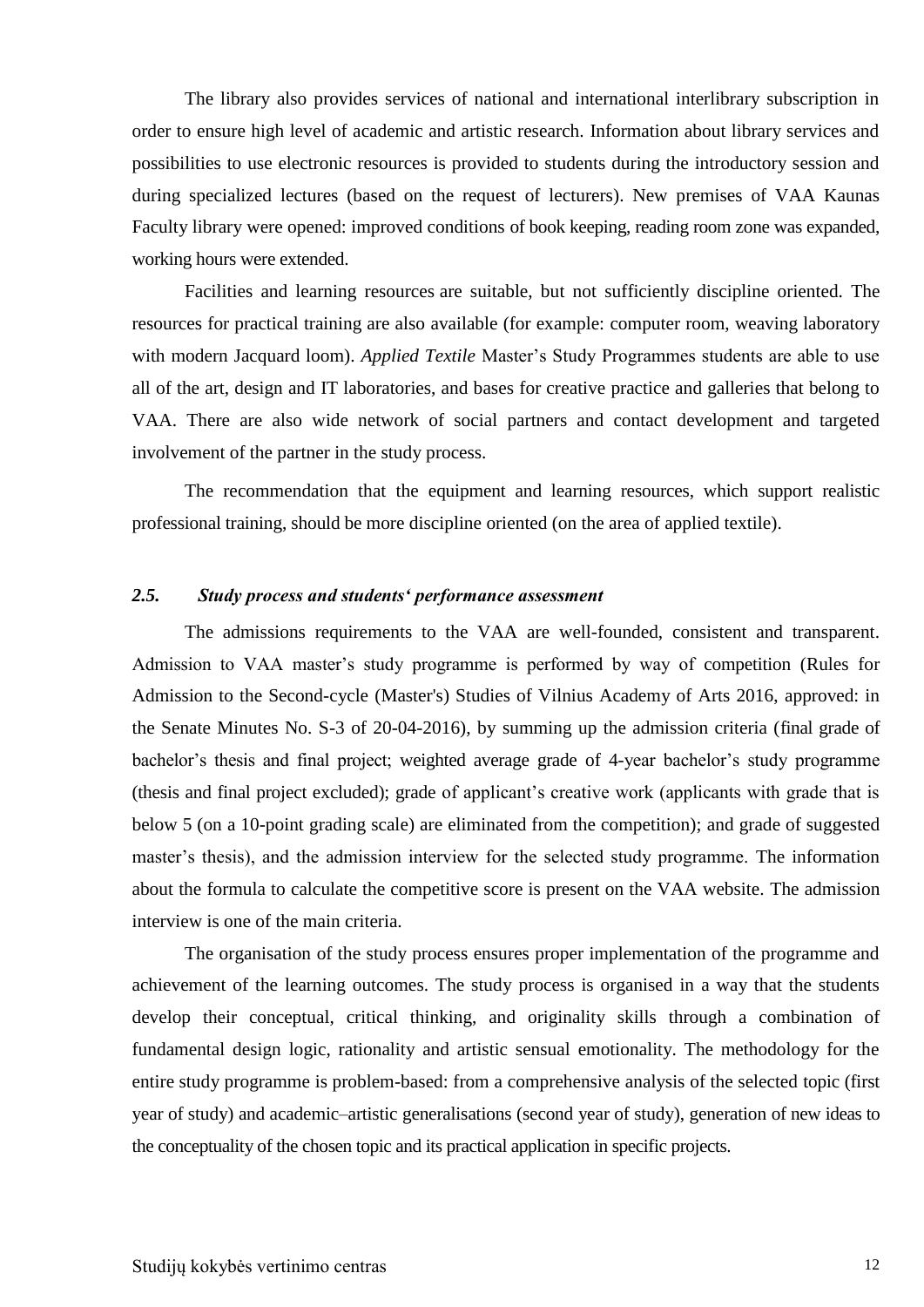Students are encouraged to take part in scientific, artistic and applied science activities. Students are encouraged to actively discuss and formulate creative ideas, critically and selfcritically evaluate contexts of textile culture and contemporary art.

The students are provided conditions to take part in mobility programmes. Mobility is implemented mainly through the Erasmus+ program (Vilnius Academy of Arts has signed 162 Erasmus+ agreements), but it is not active enough. The advantages and information gained from the existing mobility student is very high. The effect on staff and students has been very positive. The recommendation to increase the student's mobility (the student exchange should be more effectively), and to give students the opportunity to choose university study subjects from other higher education institutions.

Students are encouraged to independently participate in international and local conferences, seminars, creative workshops, competitions, and exhibitions, as well as exhibit their works in public spaces.

Academic support is on satisfactory level. Information about the study programme, its contents and results, evaluation of study subjects, optional study subjects, schedules and changes in them, requirements for individual works, as well as public lectures and seminars, creative workshops, exhibitions and possibilities to study in foreign universities is published on the noticeboard, presented during regular meetings with students, online at (www.vda.lt) and on social networks (Facebook, etc.).

There is a good personal relationship which provides the opportunity for open communication in the faculty. A warm friendly atmosphere and close relations between staff, students and social partners was also evident during the visit.

The level of social support is satisfactory and is comparable with social support in other Lithuanian Universities. Students are entitled to receive social and promotional scholarships as well as one-time social payouts. Only students, who have the right to receive social benefits under the law of the financial social benefits for the indigent families of the Republic of Lithuania, can apply for the social scholarship. Promotional scholarships are granted only for the best students of the department. If a student is in a difficult financial situation, they have the right to apply to a one-time social payout.

Students are not assigned to any specific health care centre in Kaunas city, they choose health care institution on their own account.

Textile Department provides good conditions for individual creative activity of its students, for example, the ability to organise exhibitions in Lithuanian galleries. International art event "Kauno biennale" provides the conditions and includes into the programme projects by students and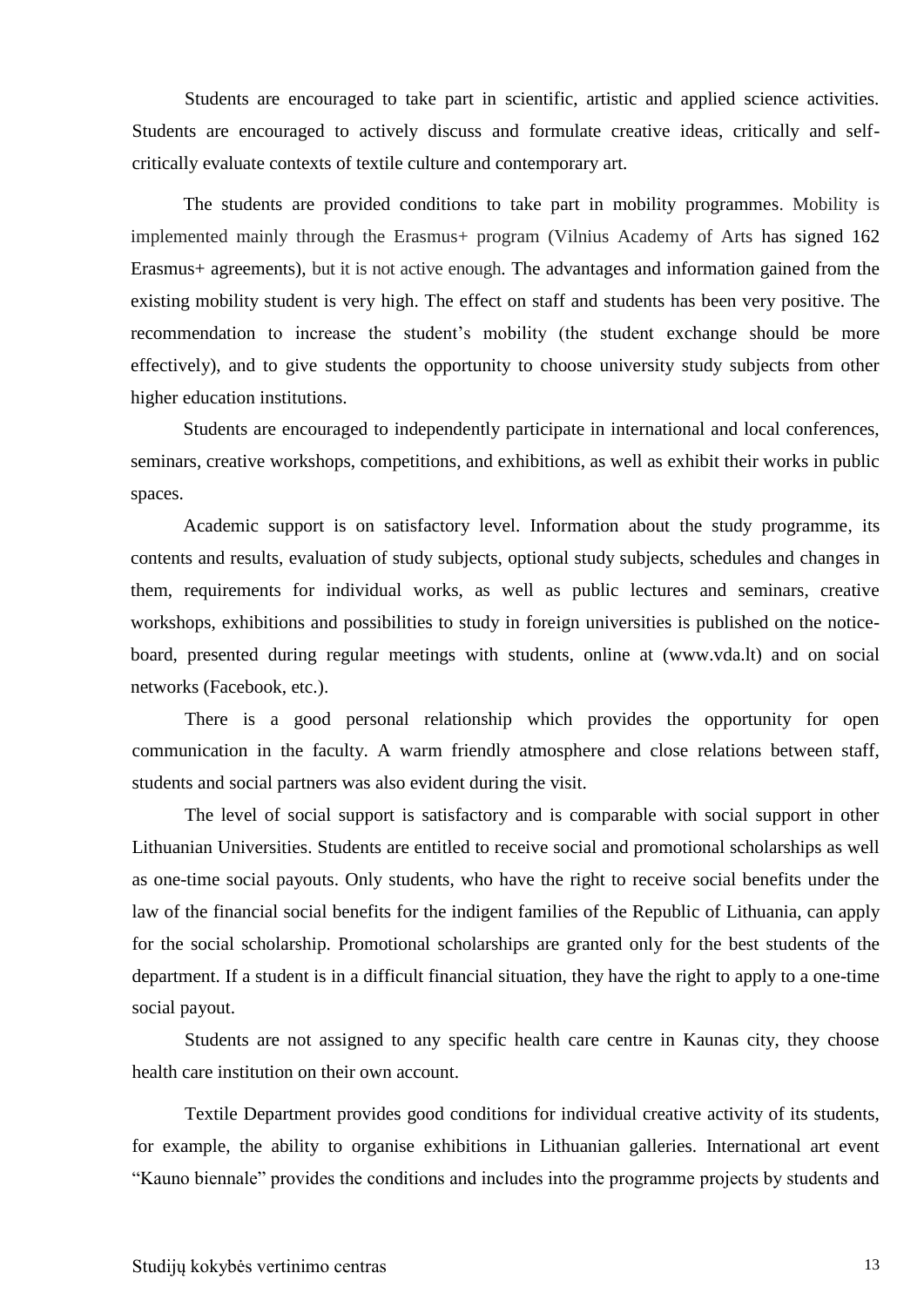young artists. By collaborating with various cultural, business and education institutions, TD organises presentations of student works throughout Lithuania. The participation of representatives from galleries, municipalities, associations, manufacturers and companies in the study process is extremely important. Social partners, such as galleries help master's students to enter the field of the contemporary art and begin the career as artists.

The system and procedure for student assessment is based on the principles of reliability, clarity, efficiency and impartiality. Student knowledge and skills in all programme study subjects/modules are marked on a 10-point grading scale.

*Applied Textile* study programme is also based on the Subject Benchmark Statement for Arts, which provides more details on the assessment system. The marking criteria are public and presented in the study programme. These measures are sufficient to make sure that the master's students understand the requirements and grading criteria of their work.

Feedback from the master's graduates is very important to the department and the study programme committee. Textile Department maintains close relationship with its graduates, invites them to events conduct, reviews, asks them to evaluate students' works and closely follow their professional careers. The graduates are the strong side of the study programme with majority of them successfully working in textile industry around the world, establishing their own businesses, working as freelancers and with a small part of them becoming independent contemporary artists and participating in international contemporary art exhibitions and textile projects. Graduates are invited to give seminars or creative workshops, or to read a brief series of lectures with very unique and professional competencies in a field of textile.

The topics of master thesis show that the students are given opportunities, and are encouraged to participate in research projects. Some of the final work indicated poor structure, missing references and English summary, and incomplete figure titles. Generally, all the thesis works reviewed had relatively undefined structure (short theoretical part, without methodology sections, incomplete figure titles, and poor discussion sections). As a general recommendation the evaluation team proposes that the presentation of student's works should be more defined. Writing skills should be improved. The MA final work (Thesis) should be defined (specification of structure and form), and should include title, abstract (summary) and key words in English, and references. To encourage master's study programme students to independently participate in creative-artistic activity, present themselves in exhibitions, participate in competitions that can help them find research idea/topic for their master's studies.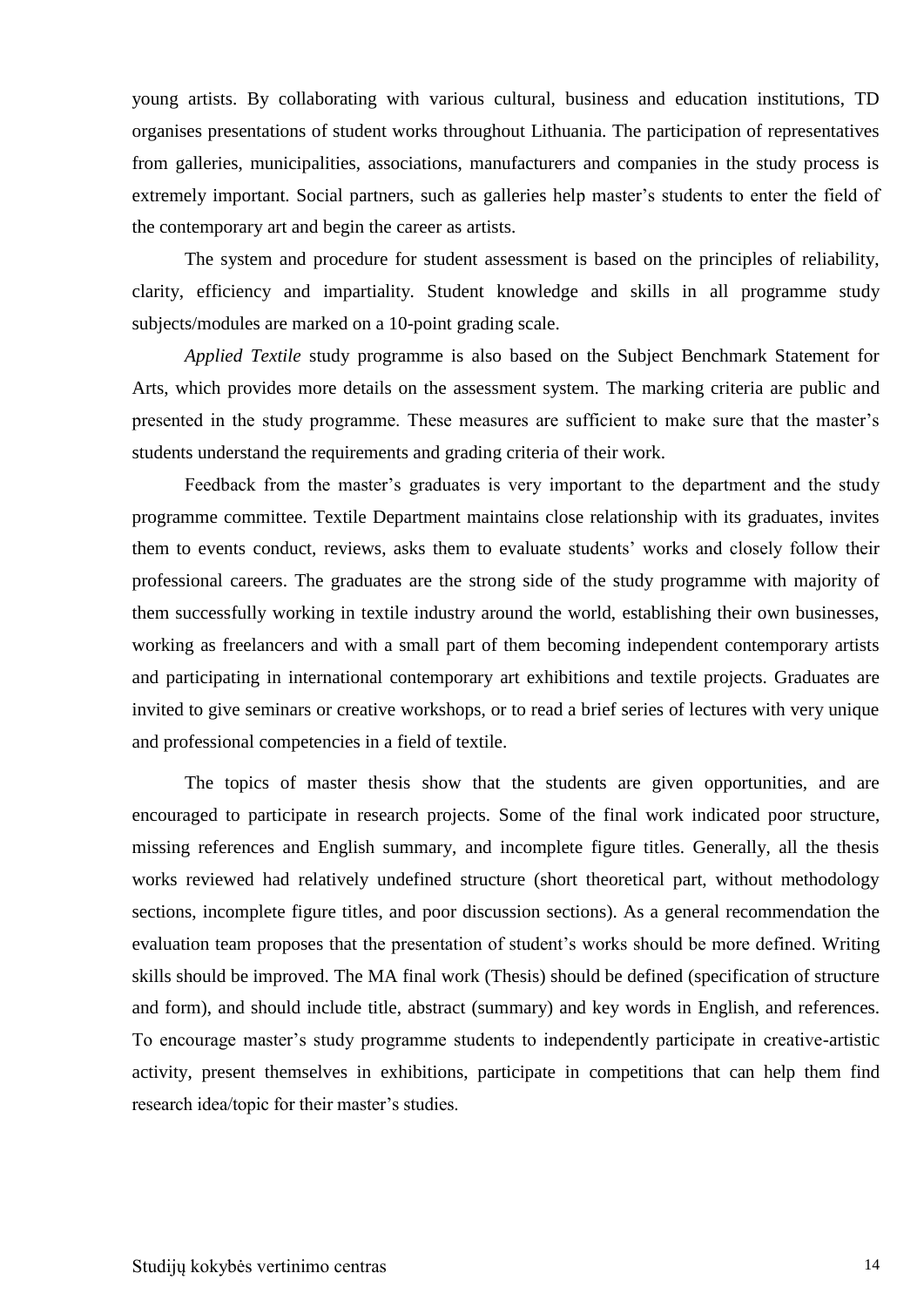#### <span id="page-14-0"></span>*2.6. Programme management*

Responsibilities for decisions and monitoring of the implementation of the programme are clearly allocated. Study programme administration processes are implemented based on the Republic of Lithuania Law on Higher Education and Research. Activities of the study programme committees are among the key integral parts of the system of quality assurance of studies of VAA.

The study programme committee discusses learning outcomes, organises surveys and collects information on the implemented programme in different ways, and makes proposals for the elimination of weaknesses and renewal of the programme to the department, methodological commission of the faculty, Council of the Faculty. They also evaluate the quality of the implemented study programmes prior to presenting them for external evaluation and certification.

During the work of the study programme committee, social partners and artists for special projects and exhibitions are involved in the process of the study programme. Meetings with students are organized, the results of the programme quality improvement and evaluation are discussed.

The internal system of quality assurance is prepared in accordance with international and national quality requirements and agreements: *European Higher Education Quality Assessment Guidelines* (ESG 2015), *Republic of Lithuania Law on Higher Education and Research, VAA Study Regulations*. This system guarantees a quality of artistic activity, art and scientific surveys and studies.

The Academy evaluates academic staff activities every five years. The Achievements of academic staff are published in a volume.

All lecturers are responsible for the implementation and quality of the programme. They participate in Faculty Committee and academic community meetings. The students actively participate in the evaluation of the programme quality (surveys, various meetings, including meetings of the department and the committee, and discussions). The students express their opinions and voice their requests, which are discussed by the Textile Department and the study programme committee as well as taken into account, when improving the quality of studies.

Assessment system is working; they get clear explanation about achieving study result, and learning outcomes. Students are informed how to appeal, re-sit, they can discuss results with the teachers. Assessment is accumulative, so students get all info. Criteria are on-line.

Graduates have also a great impact on the activity of the programme quality evaluation and improvement, by sharing the experience acquired during the studies and further occupational activity. Data and information regarding programme implementation are collected and analyzed periodically.

The outcomes of the international and external evaluations of the programme are used for the improvement of the programme. This directly affects the constant improvement of the programme.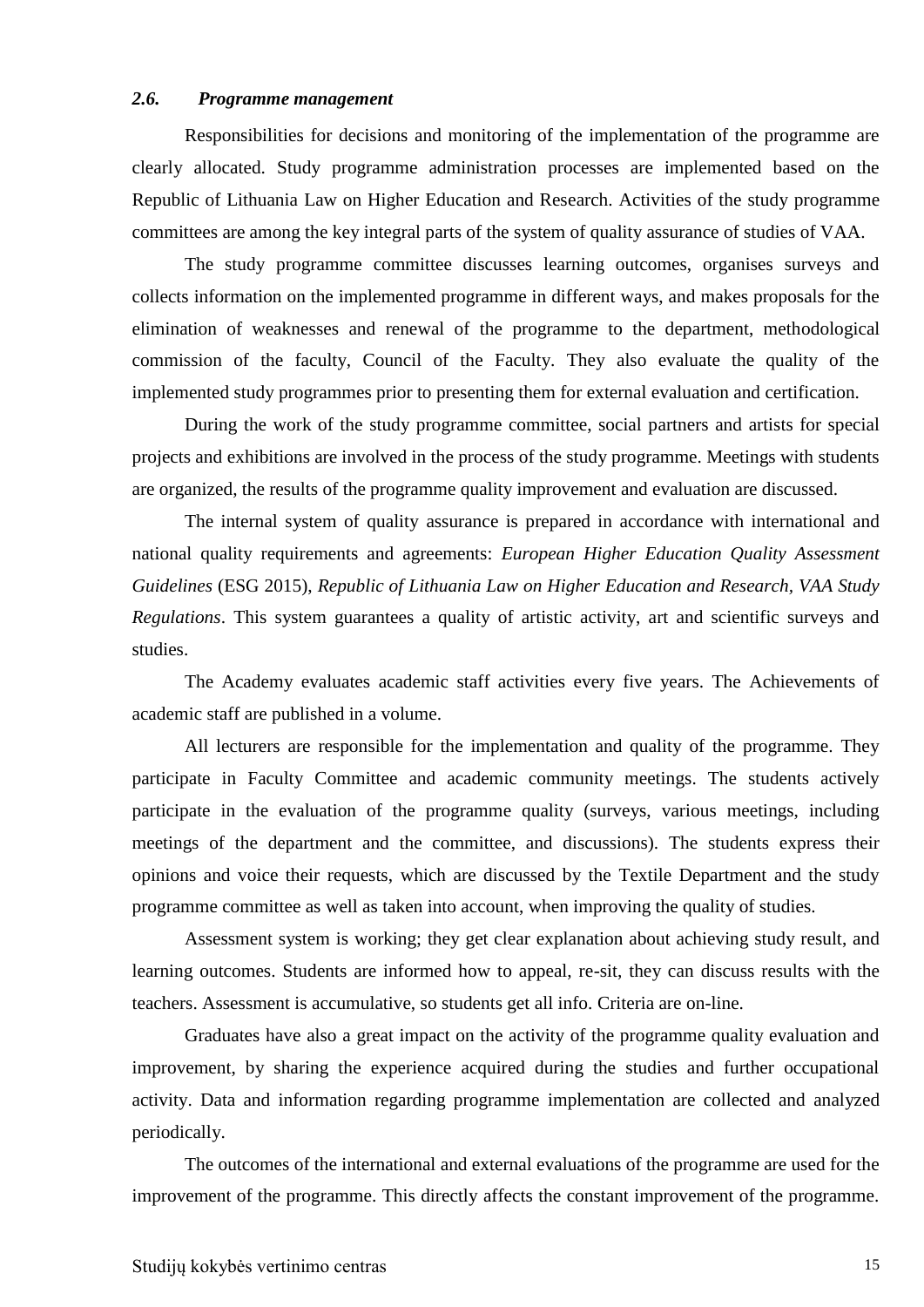In the evaluation and improvement process the stakeholders are involved. All information about the study programme are public relevant and easily accessible on the VAA website.

Textile Depatrment tries to achieve a democratic and creative learning atmosphere and actively encourages students to participate in the global field of textile art (exhibitions, events, projects, exchanges, etc.), what was also evident during the visit.

Creative learning atmosphere affects the study process and further creative career of the graduates. There are opportunities in the department to freely express own opinion about the study process. Close relations are maintained with the graduates of the study programme, who also actively participate in the study programme and provide job opportunities for master's students.

The management has adequately followed up on the recommendations from previous evaluation from 2008. Since the last accreditation of the study programme carried out more improvements. There it can expose continuous improvement of the study programme objectives (taking into account the local and international market demands); the social aspect involvement, i.e. in general community and art discipline, active cooperation of the programme with the industrial, service companies, and social partners. The Description of the Procedure of Internal Quality Assessment of the Study Programmes of VAA was approved as well as the Code of Academic Ethics.

The information about the study programme is public, relevant and easily accessible. However, the study programme demonstrates small number of students. The recommendations to define and form the promotional strategy and financing of the Second Cycle VAA and VAA Kaunas Faculty studies should, as well as encourage visiting students in *Applied Textile* master's study programme.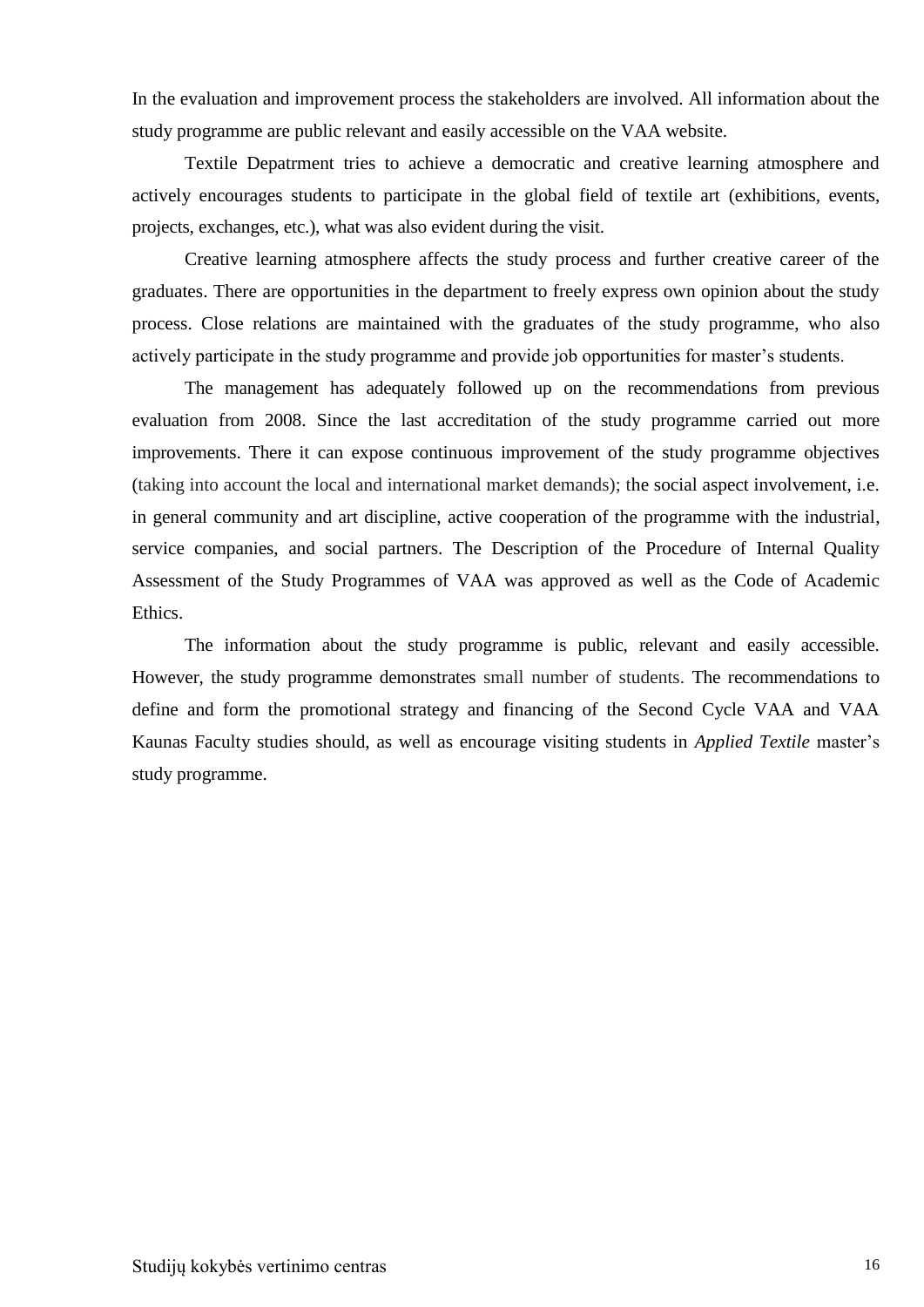#### <span id="page-16-0"></span>*2.7. Examples of excellence*

The students of VAA Kaunas Faculty Applied Textile MA programme exhibited art projects, which were found to be interesting, experimental and visually articulated, both in making as well as in concept. Some of students' projects and creative work have received international recognition through competitions and this is to be commended.

The Evaluation Team were impressed, with the meetings with motivated, creative and highly qualified teachers, some of them are internationally well-known textile artist. The team value highly the personal connections and trust between students and teachers in the Department, the friendly and supportive atmosphere in Applied Textile MA programme. The engagement with stakeholders, employers, graduates and social partners and the extended textile family in Kaunas, that has been created by Department, is very valuable and supportive.

Students are given encouragement to take part in networks, projects and exhibitions nationally and internationally, this is to be commended. Staff facilitates students access to exhibitions and Kaunas Biennale.

Also to be commended is the cooperation and projects with industry, included to the study projects.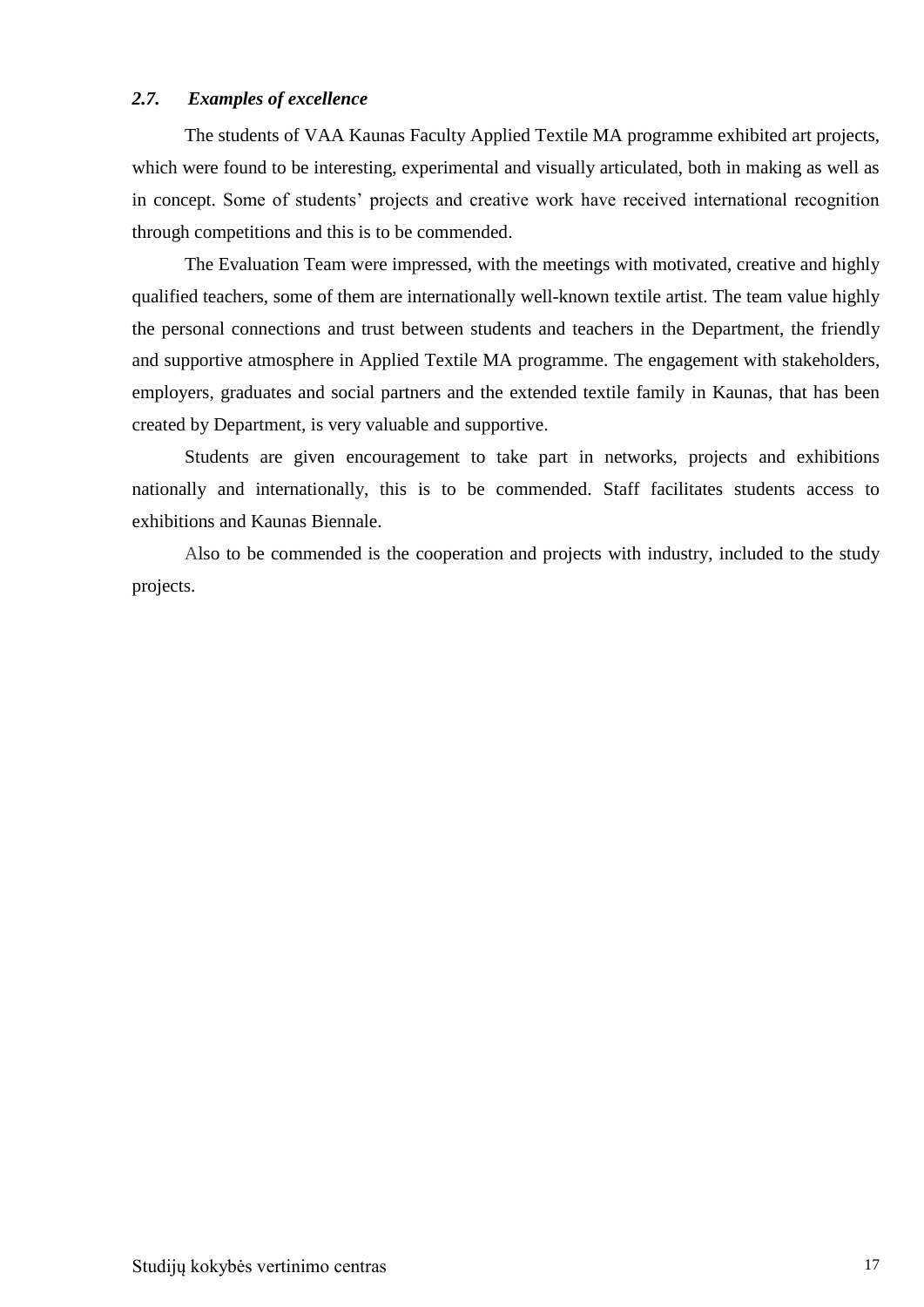#### <span id="page-17-0"></span>**III. RECOMMENDATIONS**

- 1. It is recommended that the objectives of programme could be more related with the forms of textile art expression.
- 2. It is recommended to give students the opportunity to choose university study subjects from other higher education institutions.
- 3. To improve the teaching staff mobility (in both directions); visiting teachers from foreign countries for short-term courses.
- 4. It is recommended that equipment and learning resources, which support realistic professional training should be more discipline oriented (on the area of applied textile).
- 5. It is recommended to increase the student's mobility (the student exchange should be more effectively).
- 6. It is recommended to increase an activity of teaching staff in the field of scientific publishing.
- 7. Writing skills should be improved. The MA final work (Thesis format) should be defined (specification of structure and form), and should include title, abstract and key words in English, and references.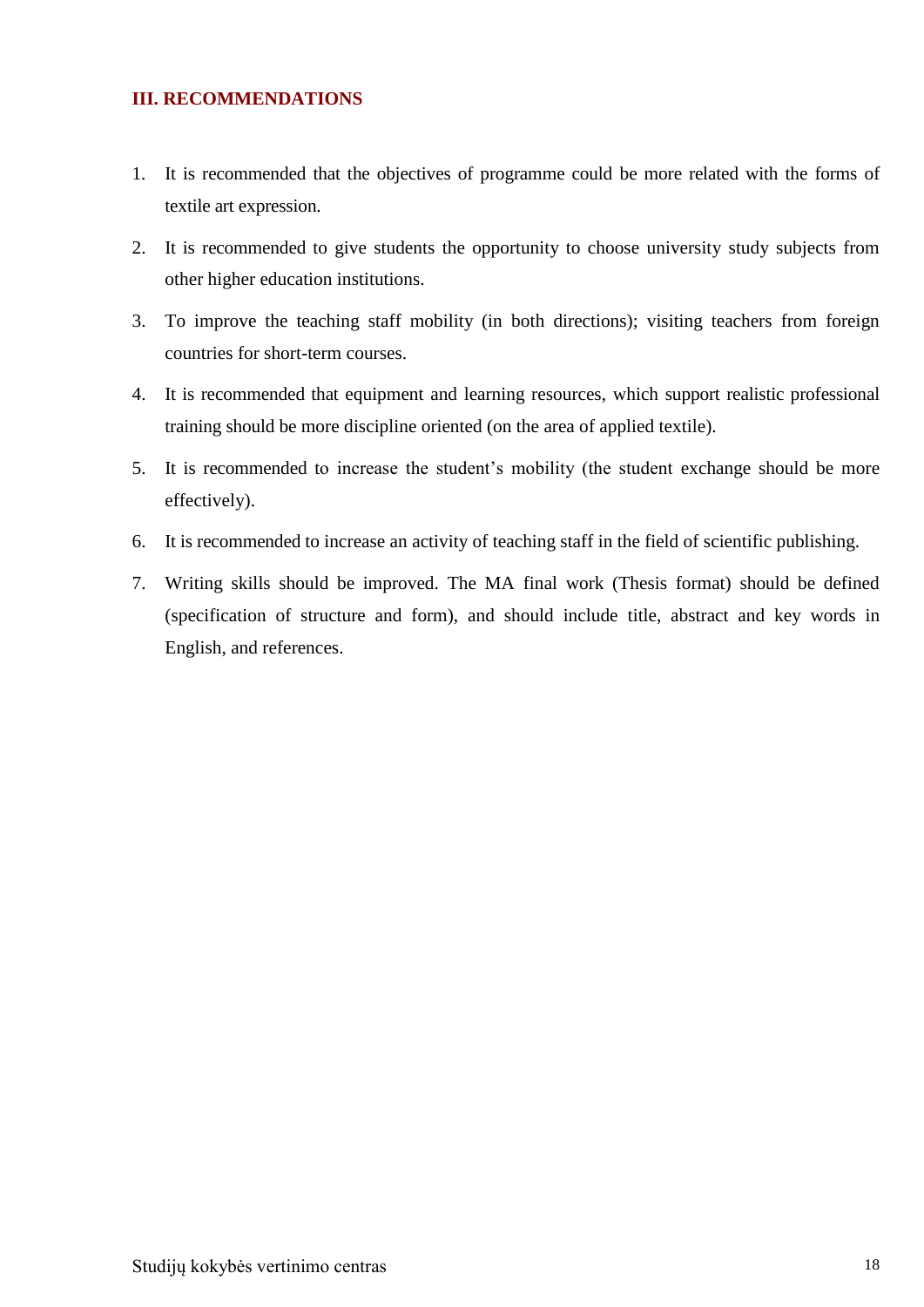#### <span id="page-18-0"></span>**IV. SUMMARY**

Based on the analysis of the Self Evaluation Report of the *Applied Textile master's study programme by the* Kaunas Faculty of Vilnius Art Academy*,* Preliminary Reports, the analysis of additional written documentation, visiting of teaching and learning facilities, and the structured meetings/interviews with key personnel of the study programme (teachers, administration, students, graduates and social partners) at the site visit, as well as findings in this report, we conclude:

The *Applied Textile master's study programme* meets the needs of the specific marked. Considering all the programme specific criteria for evaluation according to individual areas of assessment (the aims and learning, outcomes of the study programme, curriculum design, teaching staff, facilities and learning resources, study process and students' performance assessment and programme management), according the SKVC Criteria for the Accreditation and External Evaluation of Higher Education Study Programmes, we find that the *Applied Textile master's study programme* at the Kaunas Faculty of Vilnius Art Academy meets all minimum criteria regarding organisation and provision of the study programme, integration with the environment, functioning of the higher education institution, human resources, students, material conditions and quality assurance.

The *Applied Textile* master's study programme is provided according to the mission, vision and strategy of Kaunas Faculty of Vilnius Art Academy. The vision is based on combining art, design, social science, technical science and contemporary technologies for the purpose of creativity, competitiveness and responsibility of graduates for sustainable development of society. Applied Textile master's study programme is oriented at the open educational model: analytical and practical expression of textile are taught together in-line with the international context of contemporary textile, problem solving aspects of contemporary art, analysis of cultural and social current issues, and insights of conceptuality, thus creating a unique culture of textile. The master's study programme is integrated with the environment both in the narrow region, as well as in the broader Lithuania and international area by direct cooperation, and artistic projects. It has a developed team of higher education teachers which both in number and quality meet the expectations of quality research, artistic and professional work, connected with the study programme. Overall, the programme is well managed. It has a clear structure and measurable outcomes, and a clear division of responsibilities.

As a general note the study programme has a professional and scientific basis for successful implementation. The programme content is developed and updated depending on current topics and developments in the world. Master's students are encouraged to create and participate in contemporary art and social collaboration projects, and open new platforms for creative practice and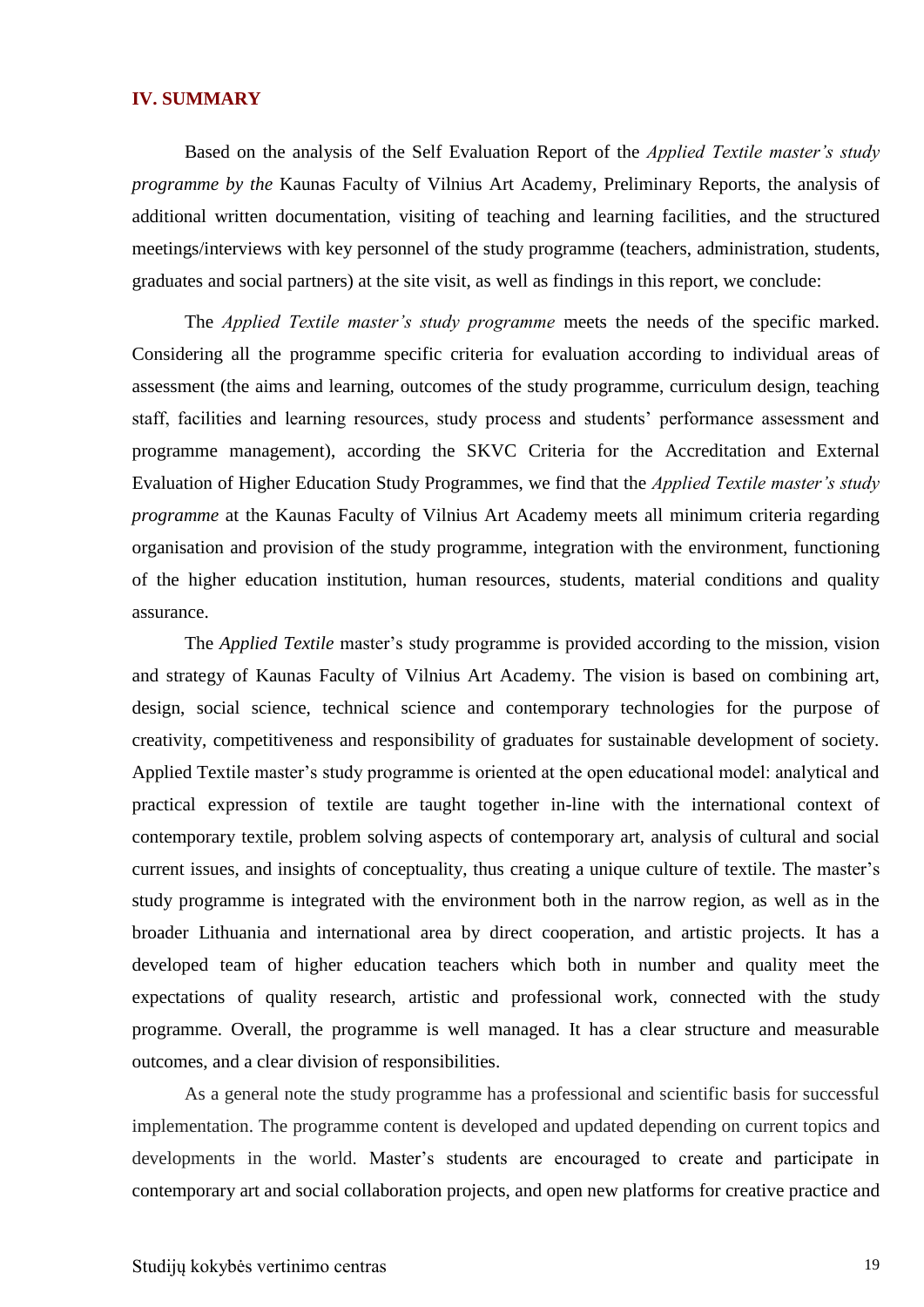research. The lecturers have a vast international collaboration experience in academic and art fields, which helps them to transfer this knowledge to students. *The* students are able to use all of the art, design and IT laboratories, and bases for creative practice and galleries that belong to VAA.

Assessment system is working, they get clear explanation about achieving study results, learning outcomes. Students are informed how to appeal, re-sit, and they can discuss results with the teachers. Assessment is accumulative, so students get all info. Criteria are on-line.

The *Applied Textile master's study programme* meets the Criteria for the Accreditation and External Evaluation of Higher Education Study Programmes. It has demonstrated positive development and progress. Benefits and recommendations for improvement are presented for individual areas of assessment of this report.